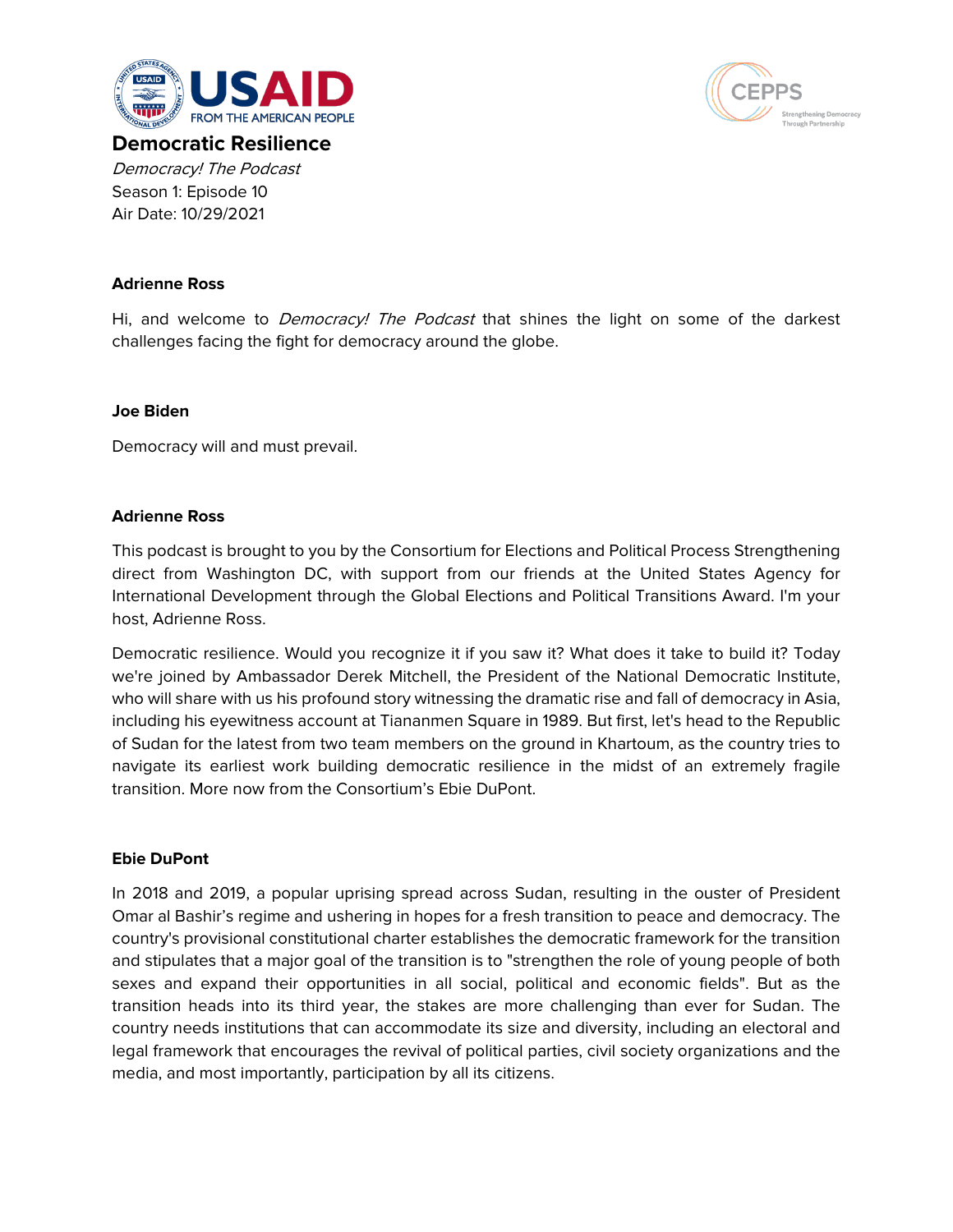#### **Adrienne Ross**

Sudan's Resident Country Director for the National Democratic Institute Samia Mahgoub and Hayya Ahmed the Deputy Country Director for the International Foundation for Electoral Systems joined me direct from Khartoum to talk more about the country's path to democratic resilience. Tensions since we spoke have now escalated to an all-time high, illustrating in real time, democracy's fragility. In addition to this difficult political transition, Samia and Hayya have also had to navigate COVID-19 and day to day challenges like regular electrical outages, and difficult internet access. But these two ladies are dedicated to walking with the Sudanese as they pursue a more democratic age. They spoke to me about their work just before the recent political crisis began.

### **Samia Mahgoub**

As you know, in Sudan we are facing a power outage, a daily power outage, and it's something that really impacts our work at the office. So, this is the first thing that we have to think about to guarantee to have enough to allow our staff to work. We cannot also forget that we are now at the end of the rainy season. So, three weeks ago, I cannot even imagine conducting any activity in the field outside Khartoum itself. So, for sure Sudan faced the same impact related to COVID. The vaccination is available, but unfortunately, some people still resist that. I don't think that there is a lot of awareness to inform people to go for vaccination. We have more than 10 centers here in Khartoum, less outside Khartoum, but still more our next campaign will be to encourage people to get vaccinated.

### **Adrienne Ross**

When we talk to democratic strengthening teams, we often talk to teams who have been on the ground a long, long time, but not always. And in the case of Sudan, you all have arrived in the country relatively recently. Can you give us a little status on how long you've been in the country and where your work stands?

#### **Samia Mahgoub**

And I can say starting from April 2021, we can say that our program already started to implement activity, but even in the beginning because also the capacity of the government or the transition period is still very low so we cannot go faster than that. But still, we can say we are in the beginning of the implementation of activity. Unfortunately, because of the political situation, sometimes we feel that we move forward and on the second day we can find our self still stuck in the same level.

### **Hayya Ahmed**

We were here in January and in February we started implementing our activities. That is because of the first, like, obviously, our association with USAID and the trust that the government of Sudan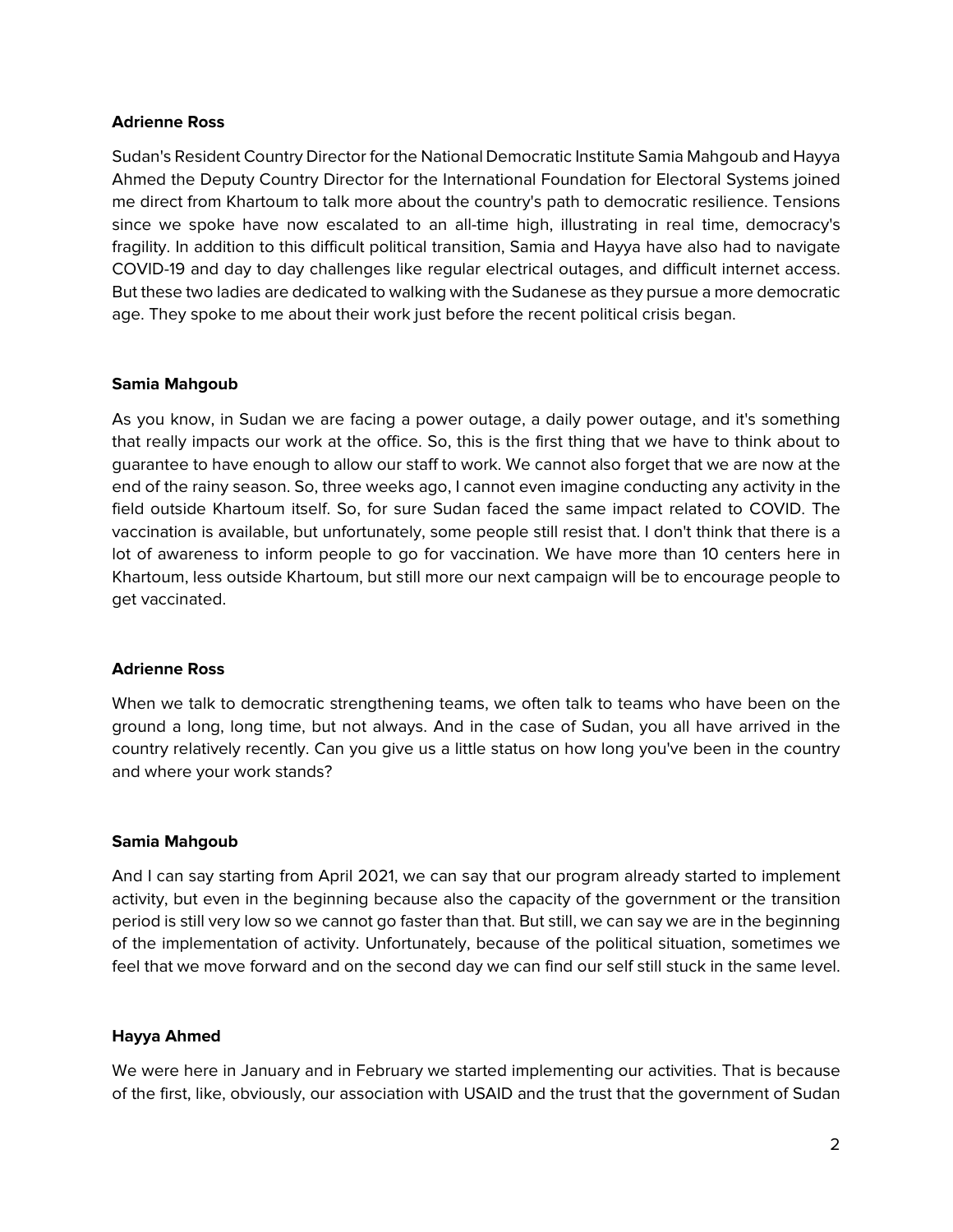had on USAID assistance. And secondly, it's also the reputation. You know, NDI has been here for a while working on other projects, but IFES was here in 2009 and 10. And there were so many people who had worked with IFES at that time. As soon as like, you know, we said that we are from IFES, there were people who already recognized us and remembered the work that organization did at that time.

## **Adrienne Ross**

So Hayya, you've talked to me offline about how you've had some really difficult challenges, or you've, you've been able to accomplish some very difficult things. Can both of you talk a little bit about some of that, why it's been difficult and what you've been able to achieve?

## **Hayya Ahmed**

Yes, it has been very challenging. In the beginning, it was difficult, as I just very quickly mentioned, you know, in terms of setting up operations, we had to face a lot of challenges. Finding an office was like a very difficult task, which in other countries could have been not as difficult as it was here. And all this because of the long period of isolation from the rest of the world. So again, we'll see for them to absorb incoming international assistance was difficult. So even like the property dealers one day would tell you that something is for \$3,000 a month, and the next day, when you go back to see that place, it would become \$5,000. But when you come to Sudan, and where they have had this dictatorship for like 30 years and isolation, in that setting, it becomes a little difficult, we have to pursue a lot. We have to explain a lot. And we have to try and do advocacy on simple things, like let's have more consultations. Let's talk to people about these things. But this is working. It's been challenging, but it is working. That's the best part.

### **Samia Mahgoub**

We are working in transition period. So, we came in the country and unfortunately, according to the Constitution documents and the Zuber peace agreement, they should have a display ahead of time, at least some institutional level or clear framework that allows the government and us as a national partner to start to work and to provide technical assistance. So based on that, CEPPS base for us for objective one, for example, we need to work with the Legislative Assembly. Until now, the there is no formulation for the Legislative Assembly. So, you see, we cannot work for this component or this part. So, we try to be as creative as we can, working with the ministries that we have in front of us for myself at NDI. I work with the Ministry of Local Government because Sudan country decentralization country, but even if you don't have just a legislative body, a piece we can work with ministries that exists.

### **Adrienne Ross**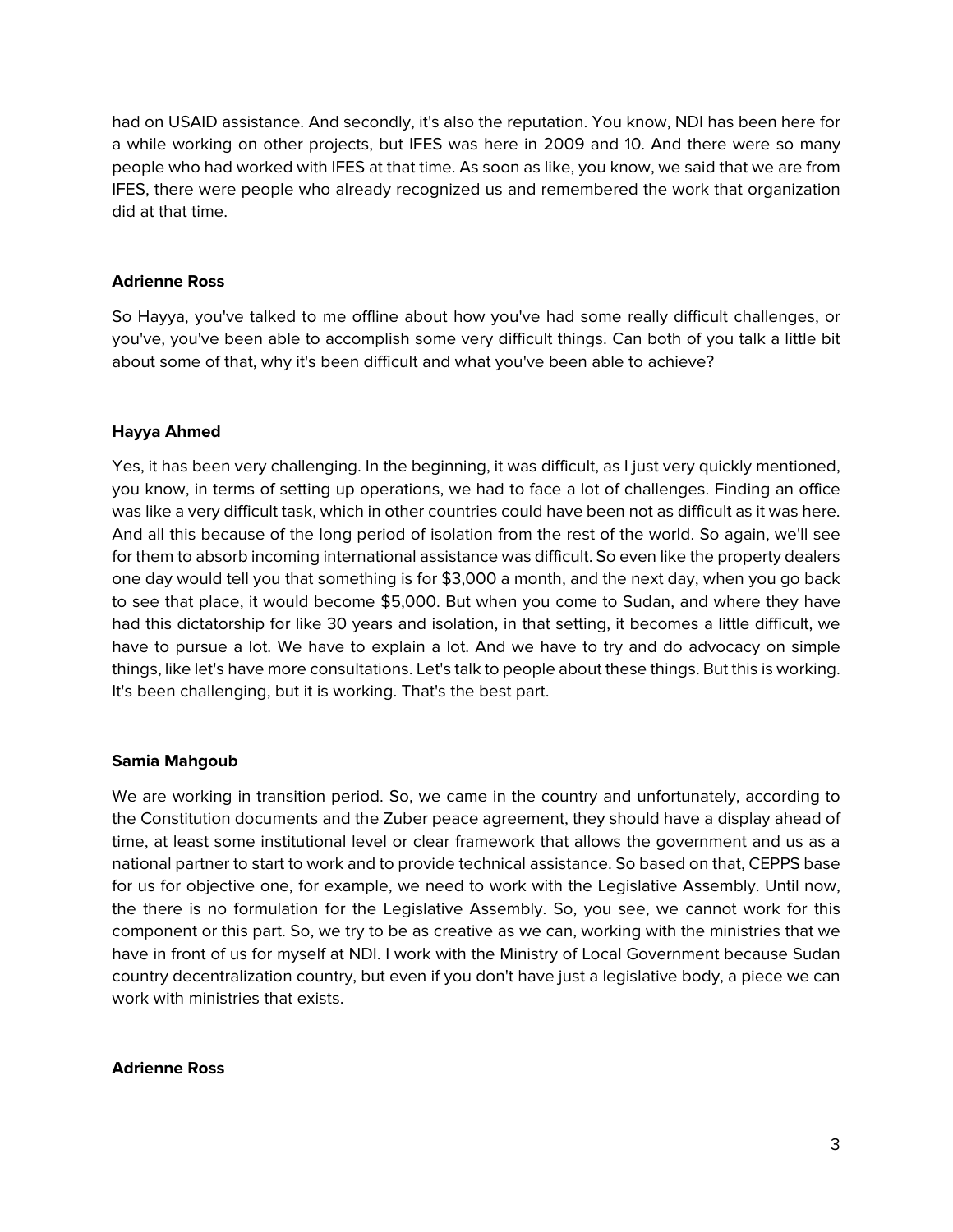Can you both talk a little bit about the personal one on one conversations that you have with the Sudanese? Or what skills you have to bring to the table to do this job? Well, you're already in a really challenging situation. And now you've got people who are really learning about democracy, maybe don't understand how it works? Where do you start with that? And what do you say to these people?

# **Hayya Ahmed**

This is exactly what we are working on these days. So, when it started, like, obviously, we have to create our networks and then talk to people to understand the situation on ground and everything. And in our meetings with different people from different walks of life, politicians, members of the sovereignty Council, civil society, organizations, academics and so on. The one thing that was very fascinating was that most of them, including members of the Sovereignty Council, they felt as if the making of the election commission is synonymous with elections. And this is something which was, which was fascinating because it was like, you know, people don't understand how much work and how much effort goes into building a strong institution, the institution of election management, which is then capable enough to administer elections and elections, you know, it's the largest activity in any country for them to be transparent and free and credible. The institution has to be strong and professional and skilled enough to administer that kind of an election.

### **Samia Mahgoub**

Yes, I think it's understandable that after 30 years of isolation, that a country really needs a lot of assistance. When it comes to what is democracy, what are the first steps, how we can start, then we need to start from the scratch at the national, even at the institutional level also, we sometimes are in contact with very high-level people at the Ministry level. And you can see clearly that they don't understand. And this is the best thing is to start from the beginning with them, it could be as a formal way or informal way. And according to my understanding for the Sudan society, I found that the informal way sometimes works better, I found also that sometimes it's very important to give them another example from abroad from outside, because there are always at times in that Sudanese context. So, I think this also one of our ways to push them to have the kind of comparative analysis and then they just see the different options, and then they can select the best option for Sudan.

### **Adrienne Ross**

So much hinges on that personal relationship and understanding what do you think people should look for from Sudan in the next year, two years, five years?

### **Hayya Ahmed**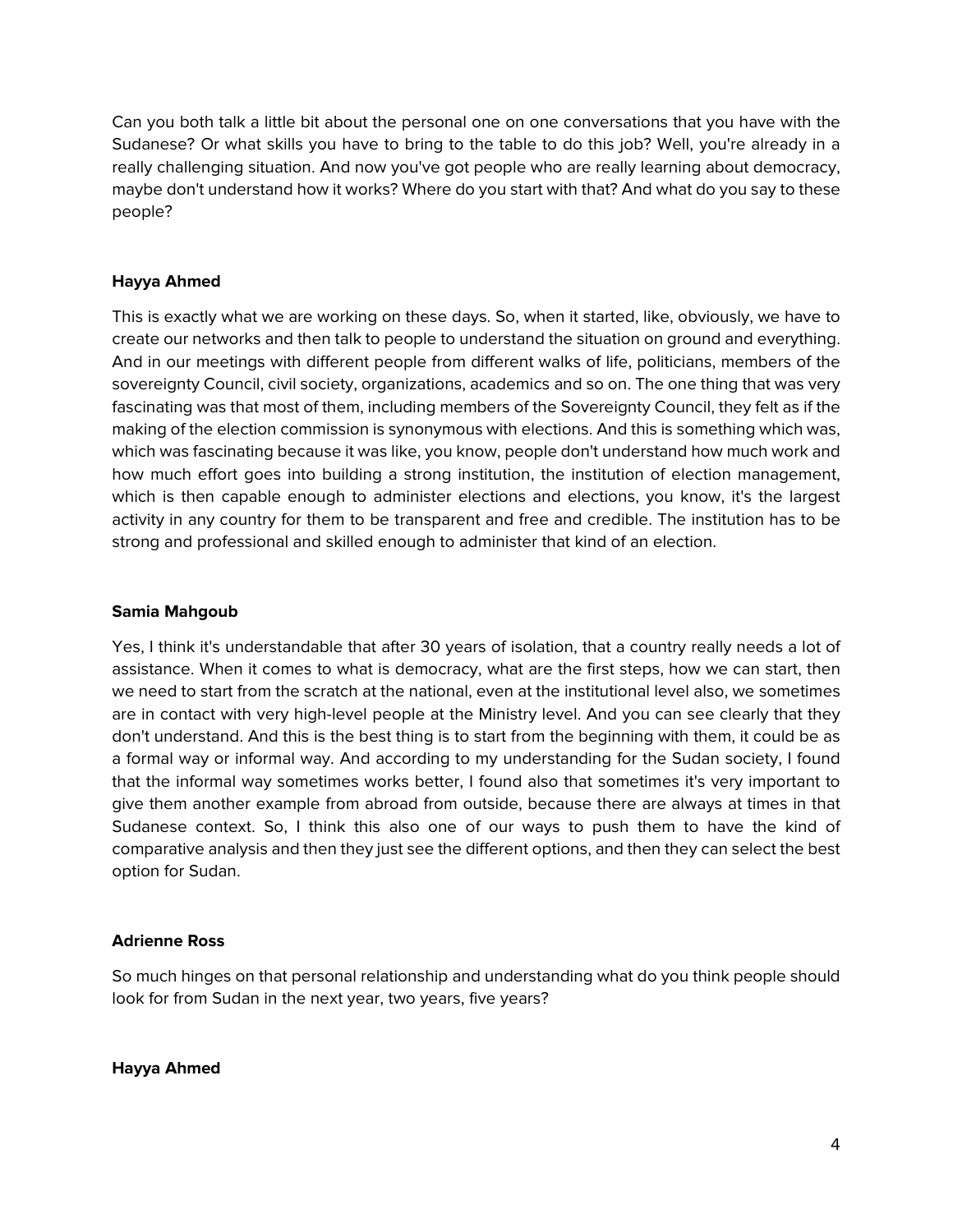There are already some developments during this period, which is like the tussle between the military faction of the transition and the civilian government. So, let's see what comes out of that. However, when you talk about longer, medium to longer term, being here for now almost a year, we have been here for 10 months, there is a lot of potential for Sudan to position itself, within the international community and also for democracy as well as for economic growth. The biggest asset that Sudan has, in addition to the national resources is the people. The people here are very aware. And this consciousness and awareness has helped them bring a revolution in this country. This was not a revolution, which was led by a certain leader, which was led by a single ideology, as we see in other countries in the world. This was a revolution led by young people, youngsters who still are working in different areas as like small resistance communities and they are still here.

### **Samia Mahgoub**

The most important thing is to see how the transition period could advance peace process.

### **Adrienne Ross**

Hayya, Samia in Sudan. Thank you.

I am truly delighted to welcome the President of the National Democratic Institute to the Democracy pod, Ambassador Derek Mitchell. In his extraordinary career, Ambassador Mitchell has worked in nearly every aspect of democracy, starting at NDI's field programs in the former Soviet Union and Asia, to a leading international think tank in Washington, DC. He has also served in senior leadership posts at the US Department of Defense and the State Department. And of course, Ambassador Mitchell was the first US ambassador to return to Burma in 2012, after a 22-year diplomatic absence after the 1988 military coup there. We couldn't ask for a wiser, more worldly guests to talk about democratic resilience. Can you explain a little bit about the national security implications for a country that cares about democracy in the face of the challenges we see today? Like rising authoritarianism?

# **Derek Mitchell**

Well, it's a pleasure to be here first of all, thank you for asking me to join. I think anybody who cares about international security should care about democracy. If I told you that one factor was the essential component for better economic development for health, education, peace outcomes, you'd say we need that. And in study after study after study, democracy has shown to have a correlation to all those better outcomes. And those outcomes are more stable societies and better international security. It just is a logic to it. It's not It's not an ideology it is an absolute logic. And how people organize themselves internally in a country or governments will have something to do with how they engage internationally. So, if you don't have transparent, accountable, inclusive, responsive governance, under law at home, you're not going to be promoting that abroad. And if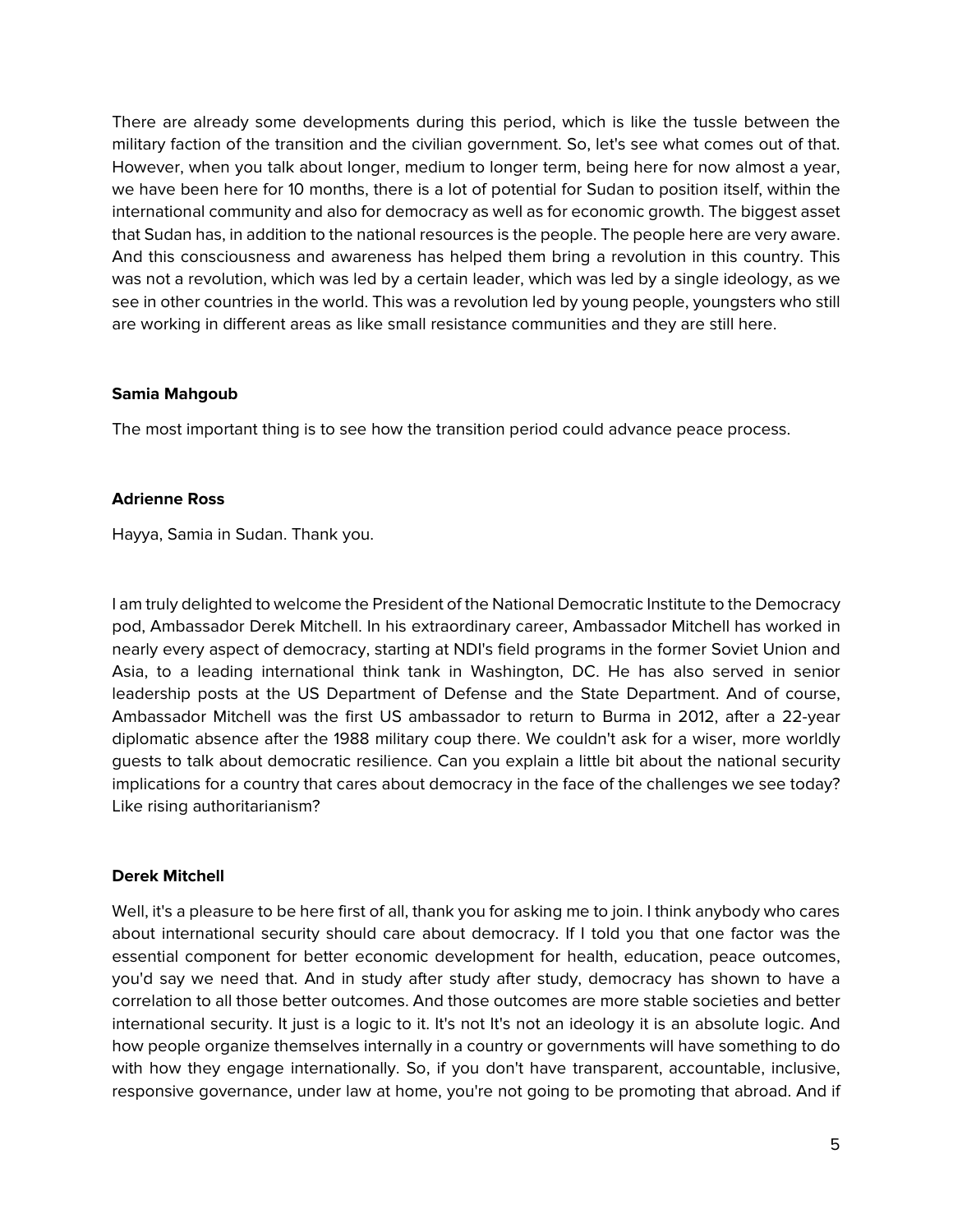you don't have that abroad, you're not going to have security in international affairs. And the fact is the autocrats are on the offensive. They have a sense that democracy is fragile and the small d democrats around the world feel that they're on the defensive. And they're playing a weak hand where they're playing it with confidence, and they're trying to gain advantage. While I think that the democratic world is playing its strong hand quite weakly, and we need to get in the game, we need to act accordingly. And I've always talked about the fourth D, we talked about diplomacy and defense and development is the three Ds of foreign policy, I would add democracy, because without these values, both at home and in the international system, we are not going to have the kind of world secure, stable, developed, prosperous world that we all seek,

## **Adrienne Ross**

Is there one or two things off the top of your head that you think is really vital that's not happening?

## **Derek Mitchell**

Well, I think going out and putting it at the center of our foreign policy of promoting these values, we talk about them. But when it comes down to it, we end up sort of sidelining them in favor of what we consider more hard realist values. But it's not realist, in my view, to sideline values and encourage even our partners to be better at home and being more transparent. Having more accountable systems, it's not realist to let that slip to the sidelines, and then allow for corrupt regimes to flow, for people's dignity to be offended. And therefore, these countries will always be on the precipice of instability. For a short time, it could seem like there's stability in these countries, and they can be good partners because of that stability. But ultimately, it lives on a knife's edge. And in the absence of our ability to integrate them into our foreign policy engagement with other countries, to put more emphasis on it in our bilateral and multilateral engagements, and to ensure in the international system, we are pushing these ideas, along with our allies, we will not have a secure world.

### **Adrienne Ross**

You tell a story from a period of time when you lived in Taiwan. And you and your brother decided to take a trip to China, I hope I have this story, right? And it ultimately changed your life. What was it like to witness the Tiananmen Square demonstrations in person? And how has that experience in Taiwan really shaped these views you have a democracy?

### **Derek Mitchell**

Well, it's my brother who came over to China, I was living in Taiwan, first time I'd ever lived overseas in my life, I was 24, I guess, almost 25 years old at the time. And we found ourselves in Tiananmen Square during the demonstrations in mid-May. And it was the first time in my life, I'd been a witness to history in real time. And that was heavy on the one hand, of sitting in the square that first night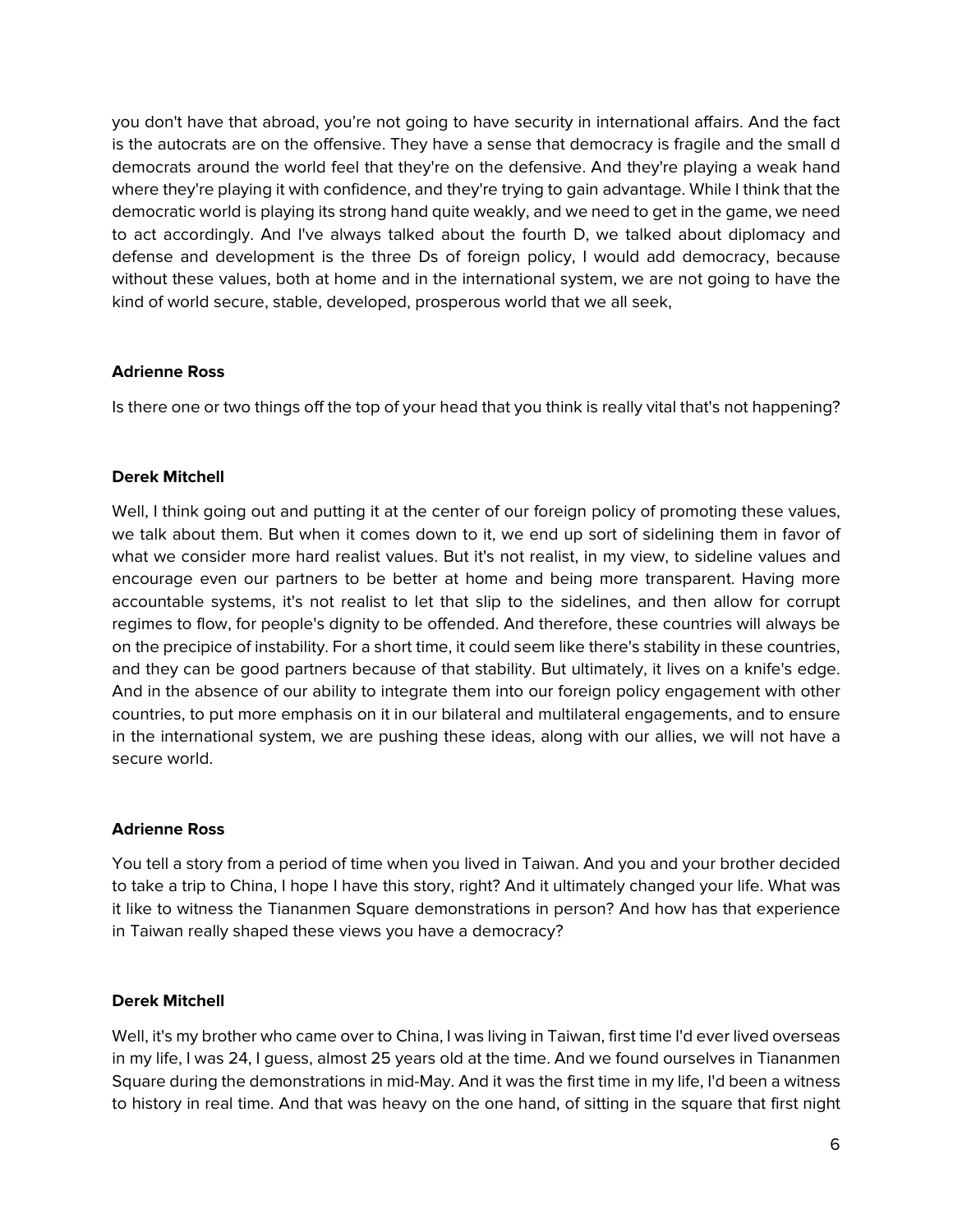of the hunger strike, and having all the students come and asking me as an American, how are we doing? How does this look? Are we doing it right? And even then, I knew this wasn't my fight. It wasn't about America; it was about them. And I said, look, I don't have an opinion on what you're asking for. But your ability to speak, that as an American, we support your ability to have a say in your own futures. So, I remember sitting with them, but I also know that it just taught me a lesson that you can study 50/100 books on something. But there's no substitute for firsthand experience from being there.

## **Adrienne Ross**

Did you know what you were walking into? Or was this sort of just something you stumbled into?

## **Derek Mitchell**

I actually went to see the Gorbachev summit; I was more of a Sovietologist then. I mean, as much as you can be just coming out of college, but I studied the Soviet Union. And I thought, well, the first Sino-Soviet summit in 30 years, that'd be fascinating to be there for but there's no way they're going to allow those demonstrations that go on during that. So, my brother and I went, and the first day that we were there first night, we heard the bicycles going by to the square. And the Chinese students thought, well, because Gorbachev is here and because the international media are going to be here, we should take advantage of this. So, to get access to international media, for our desires for our goals, so we actually hit both, we did not expect to see the demonstrations, we did not expect to interact with students. But again, we found ourselves in the middle of a revolution of a kind that was remarkable to be part of, we would spend our time, you know, out in the outside outskirts of Beijing watching the various demonstrations, talking to some students, trying to get food where we could because restaurants would be closed and just trying to experience China for the first time in our lives. But, you know, the students got in the way of that normal experience of China.

### **Adrienne Ross**

Yeah, and I bet you think of them from time to time.

### **Derek Mitchell**

I thought about that a lot after the shooting and you know, the massacre on the fourth and what may have happened to many of the people that I've spoken with and it made me come away from that experience wanting to study China much more deeply and Asia. And I should also note in those days, that was when I was living in Taiwan, but Taiwan was engaged in a democratic transition at that time, they were starting to open up. And I was working at a newspaper during the time of more media freedom. So, Taiwan became a beacon of democracy, the leading democracy of Asia, according to Freedom House today.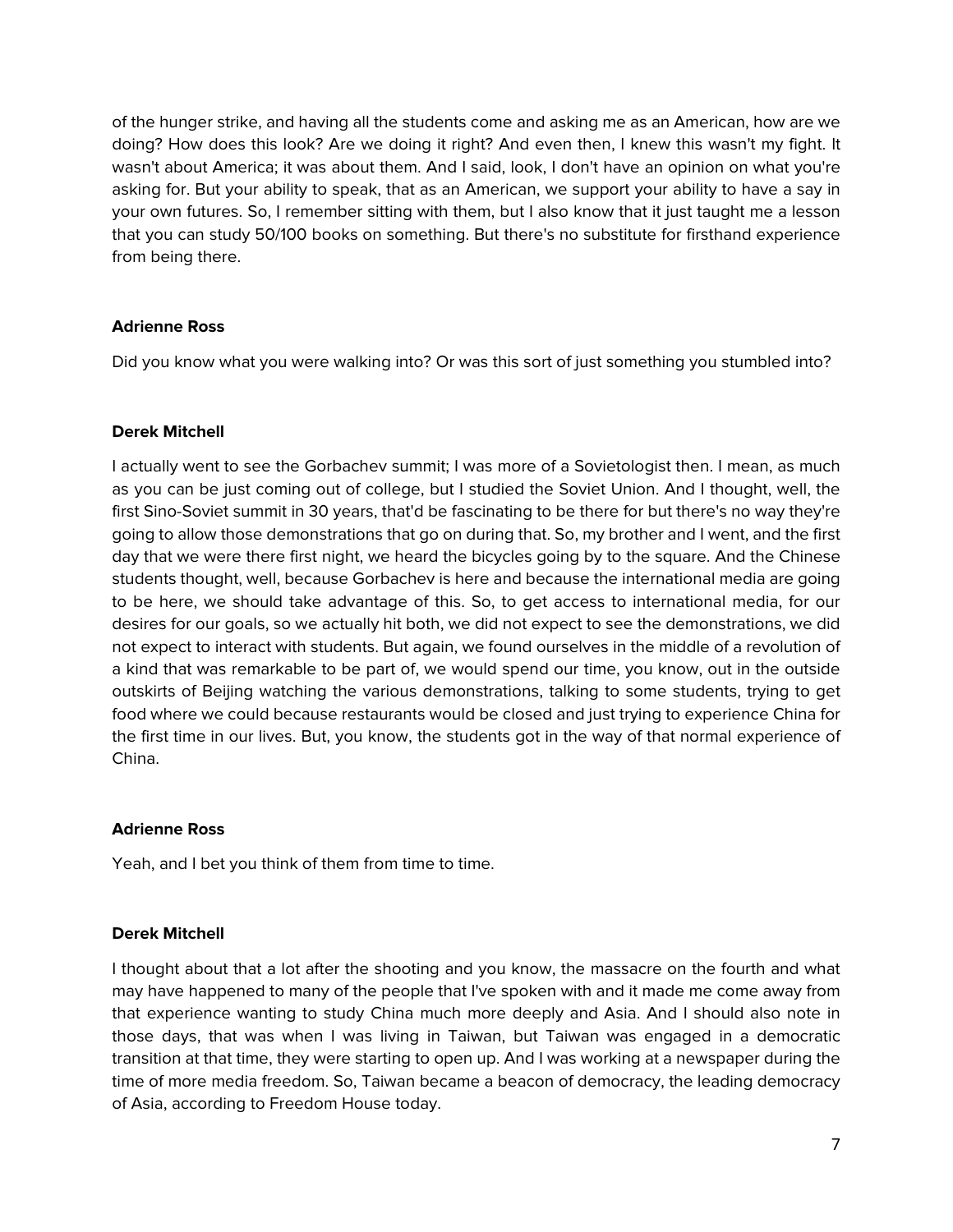### **Adrienne Ross**

How did living there in that early experience that you had help your understanding of China and the rising role that government is playing in the world today?

### **Derek Mitchell**

Well, I've lived in China twice, once was in 1990, I wasn't living there, as I said, in 1989, but I did this 1990 studying Chinese and then again, in 2007, I believe, but I studied China from then on. So, it was really 20 years, 25 years straight of really studying what was happening there. That was in grad school, that was at CSIS, at the Pentagon, twice including the early Obama years. And you know, I had a lot of interactions, a lot of conversations with Chinese think tankers and academics. And they always, you know, would always sort of reassure us that would rise was peaceful that the rise would not come at the US or other's expense. And then it never saw hegemony or promoted political system internationally. And of course, they always play the victim, they always blame the US, Japan and others for trying to keep them down and contain their growth. So, you know, it was important in those days for us to try to, talk to them and try to bridge those differences, try to find common ground because no one wanted conflict. But China's line never changed. And they use that victimization narrative over and over no matter what we tried to do, and what we did in those, you know, in those days and these days, to welcome them into the system to bring their students over to invest in their country. But that victimization narrative held, and they use it to foment nationalism at home, to gain sympathy abroad, to put the US and allies on the defensive, and as an excuse for aggressive international and domestic activity. So that became, over time, quite frustrating. So, when they ultimately sort of lifted their mask and became much more assertive, publicly, I thought it was surprising because I didn't expect them to do that so brazenly so soon, but it wasn't entirely surprising.

### **Adrienne Ross**

When people think of China, what's the number one thing that they should understand that they don't understand about the country?

### **Derek Mitchell**

Well, I think it goes back to Tiananmen Square, the fact that that the Chinese people want what we want, ultimately, they want rights, and they want a voice. And it may not seem like that. Now there's the Communist Party which has done a great job of diverting attention and distracting people towards nationalism, which is common from dictatorships to prey on victimization, use nationalism to distract and divert. There is a very vibrant community online and grass roots that are angry about environmental degradation, angry about corruption. And when they had the opportunity, they wanted to speak out. So that still remains in China, and they have hundreds of billions of dollars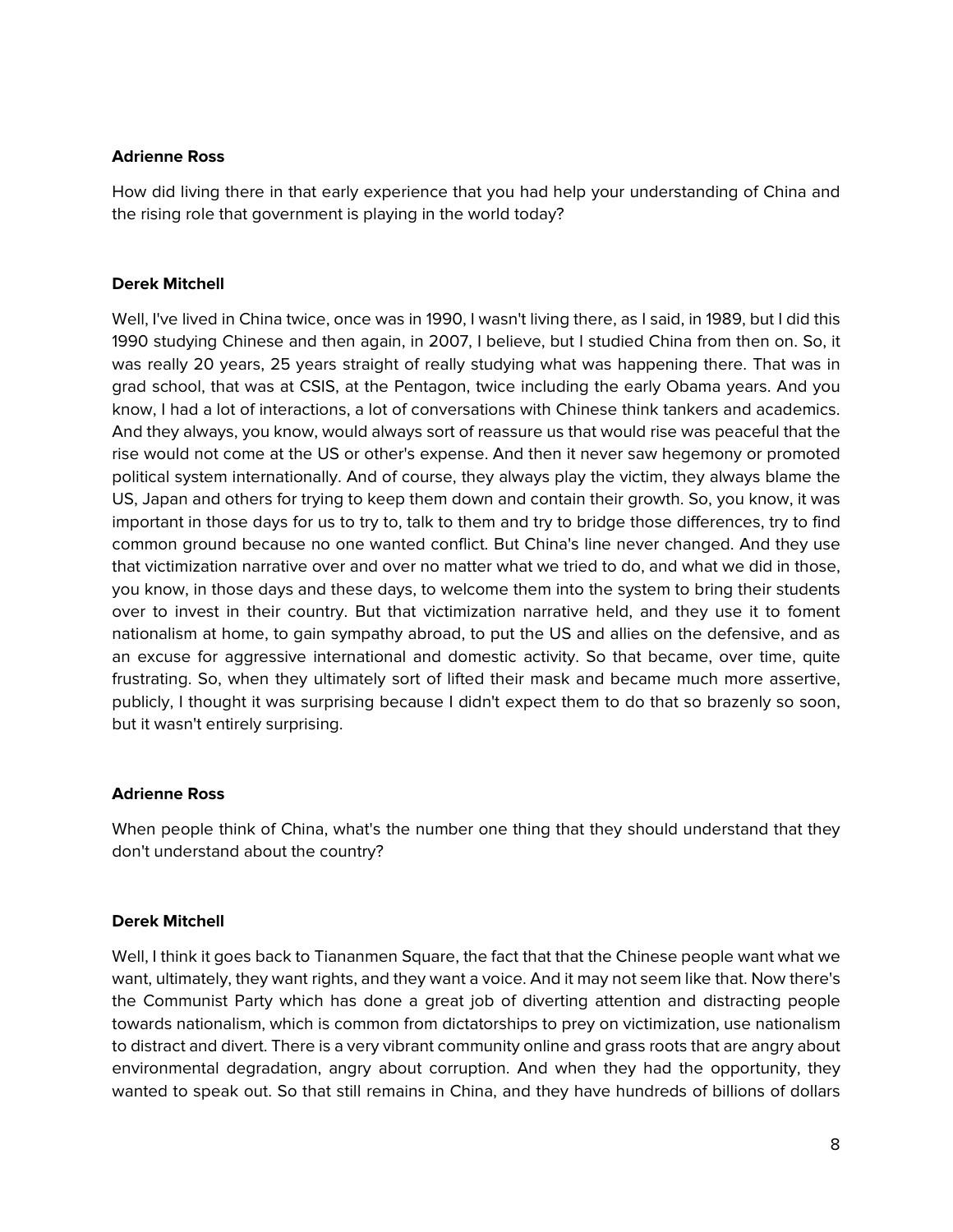they have to put into suppressing that through internal security. So, I think as people look at China, and they think, well, they're different, or they simply, you know, love communism or repression. They want whenever they get a chance, they want the same voice, as the rest of us do. There was an app called Clubhouse, which some of your listeners may know about, which promotes conversation. They opened in China Clubhouse for just two or three days, and it led to all kinds of conversations just maybe six months ago, about Hong Kong, about Taiwan, about the Uyghurs, that had never happened before, a vibrant conversation and honest conversation. And then of course, the communist shut that down. Democracy is universal. It is not a Western concept, that the desire for rights and dignity and a voice is something every human being seeks for themselves. There are different cultures and contexts but this demand for dignity is universal. It's Chinese, it's American.

## **Adrienne Ross**

People are reading about the Uyghurs and are understanding that that the situation is incredibly dire.

## **Derek Mitchell**

You know, Tibet, Uyghurs. You name it. There's repression everywhere. But it is systematic, in a way in Xinjiang, in the West, that you don't see. We just haven't seen and certainly should never tolerate anywhere in the world. And there's still a lot of question marks still about what's going on there the extent of it, but enough information has come out to offend the conscience of the world.

### **Adrienne Ross**

I'd like to talk about your extraordinary ambassadorship to Burma. You were the first ambassador to return to the country after a 22-year diplomatic absence. Can you talk a little bit about what living in Burma taught you about democracy and democratic resilience?

### **Derek Mitchell**

It's just a special place and more complex than anyone can imagine. It's a highly diverse country, highly fractious country, longest running civil war going on in the world and now it's only gotten bigger since the coup. They've never had a single unifying identity and the failure to reconcile the country in its vast diversity has been one of the most important things holding the country back. At the same time, the desire for democracy is very deep, abiding, it cannot be extinguished, despite the military attempting to extinguish it over decades and most recently, on the February 1 coup. When I was there, as Ambassador, it was considered this sort of Golden Age, this moment, where there was a moment of possibility. And young and old, just reacted to that moment of opportunity and openness, with energy, with hope, with a palpable sense of optimism and promise with this great spirit. So, it just teaches me that you cannot squash democracy in the hearts of people. And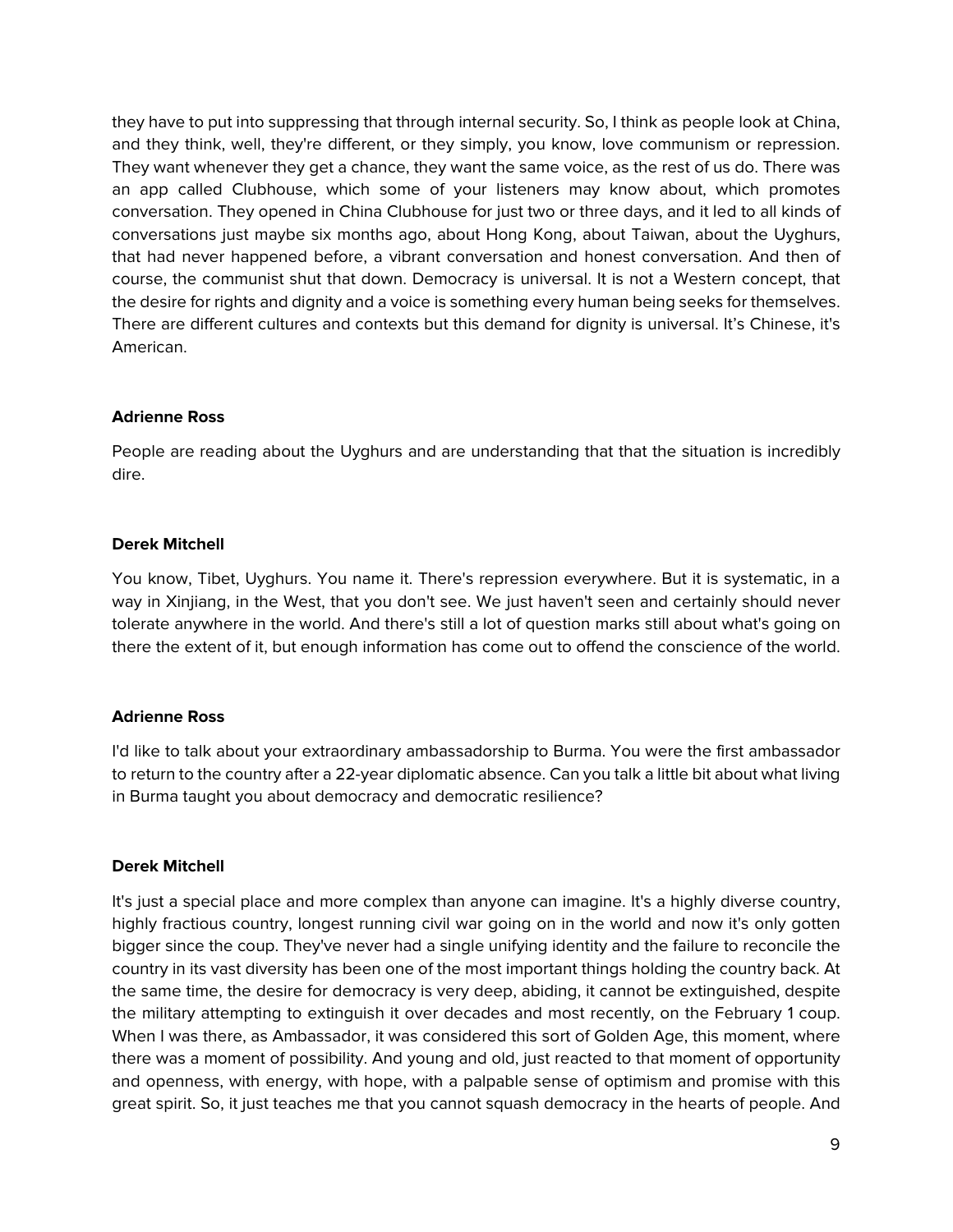even now they're facing this military violence. The people are saying, no, not this generation, we're not going to stand, we're not going backwards. We're going to whatever it takes, we're going to protect our voice, we're going to defend ourselves. And we're going to fight even if the world is not going to do what we would like them to do in our defense, we will do it for ourselves. But you know, it teaches you that even when democratic mindsets take longer than processes. So even when the democratic opening was happening, there were still as you know, the Rohingya issue, there was intolerance, there is injustice, there is not a spirit necessarily of compromise and of communication, that the instincts were still listen to me, listen to what I have to say, rather than I will listen to others. So, you know, this stuff is hard. Democracy is not easy. But that spirit, that desire was just so deep, and it remains in my heart every day that those are people I think about every single day of my life now.

### **Adrienne Ross**

Is their enthusiasm for democracy retained or have they sort of lost some of that? Do you think?

### **Derek Mitchell**

That's precisely what they're finding when people say, you know, young people don't care about democracy or look what's happening, democracy is in decline. In fact, there was a poll on the eve of the elections last year, the democratic elections that the Burmese had in Myanmar last November. The polls suggested lesser support for democracy among young people among the population, a little bit more frustration with it. Okay, fine, you can poll them at that moment when there's frustration. But the moment the coup happened, poll people now about democracy, there, the desire for democracy is deep, even today around the world, it's just frustration at whether democracy is delivering according to their expectations, and whether democracy is strong. Democracy is not easy. It is hard. And in some ways, it's not natural, handing over power peacefully, it is not natural to any leader, or any party, or any group. And compromise is not easy. That mindset takes time. And it's not simply about a process or an election. It's a culture that has to be developed. And it's a culture that has to be reenergized by the citizens every generation.

### **Adrienne Ross**

And we see that all the time. That's why we see these extraordinary breakthroughs in democracy and why they really take our breath away and give us goosebumps all at the same time.

### **Derek Mitchell**

That's sort of the sexy part is when you see people pushing back against the authoritarians, and they take over. That's the exciting moment. But then that's a moment. Even you can have an election, that's a moment. But democracy is in the day-to-day mundane interactions among people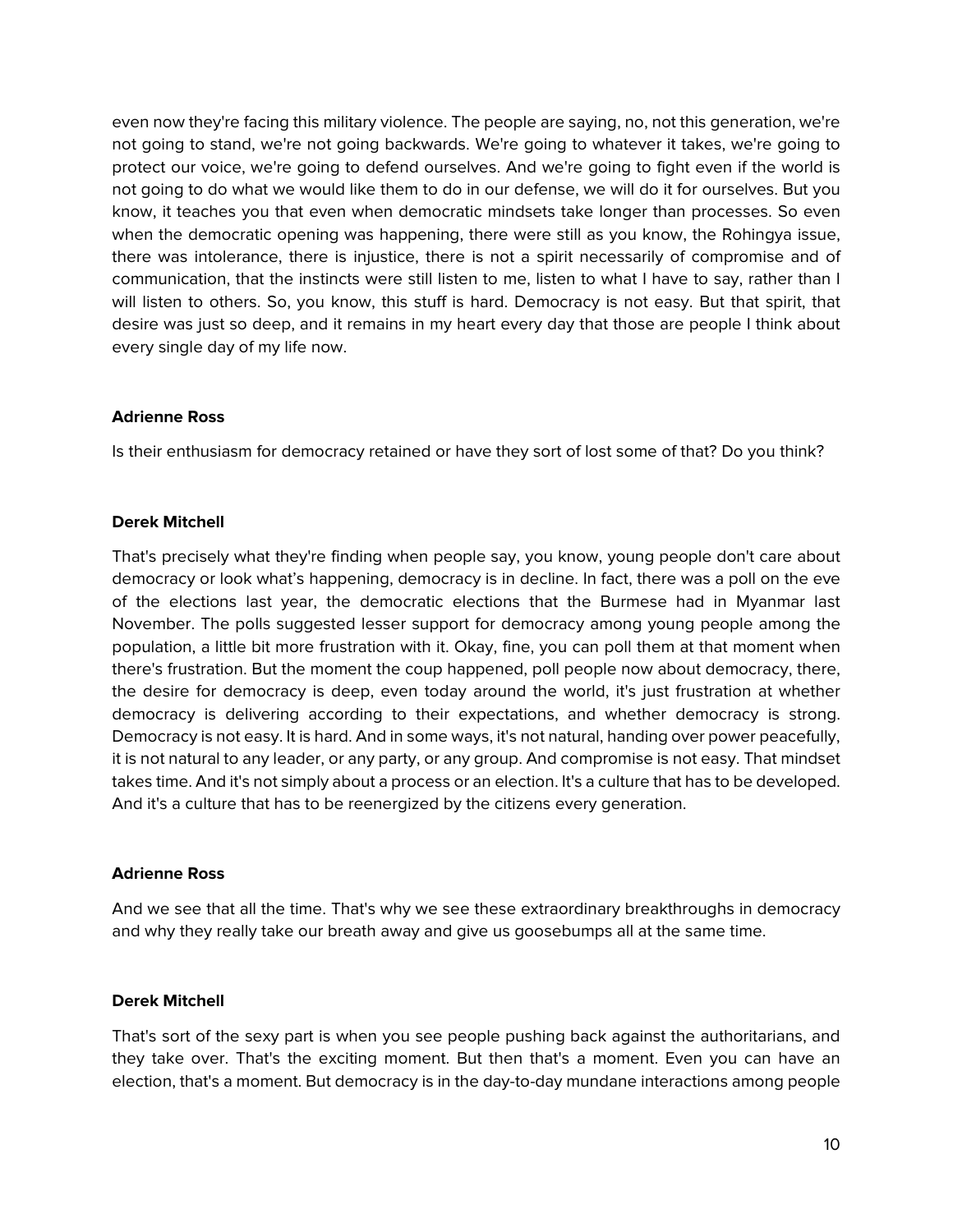and in the ways people engage with one another on a daily basis, in the way they engage their government, in the way the government engages them.

## **Adrienne Ross**

When you explain to somebody who does not work in this field, why is democracy so important? What are the words that you say?

### **Derek Mitchell**

I say if you don't give people dignity, you don't create a system that leads to better health, education, peace, security outcomes, you will have unstable world, you will have injustice, and the more unsafe world to live in. And it's not the world that free peoples want to live in. So, democracy matters, it's hard, but for all its faults, in all its deficiencies, it works in all its messiness. This is the challenge of our time and that we are not where we were, say 30 years ago, there are authoritarian opportunists who want to prey on those who are frustrated or concerned about the course of democracy, and they're willing to get out there and use our moments of weakness to gain advantage. We can't let that happen. And I think we all need to, as frustrated as we are made by under our own democracy. And maybe by what's happening in the world, we can't retreat, we cannot retreat.

### **Adrienne Ross**

What is the one thing people can do to help this process of democracy all over the world?

### **Derek Mitchell**

Well, if you were talking about Americans, first, I think let's try and work on our own democracy. I think we need to be recognizing that the strength of American democracy goes a long way to the ability of democracy to resonate abroad. It's not simply about ourselves, but if we can focus on ourselves and get ourselves right and regain, recapture that sense of solidarity at home, and compromise and communal thinking, that will go a long way. The other is, you know, watch the news and just be inspired by what happens abroad and support people abroad where you can, through universities or through your daily engagement. Just be aware of what others are doing and support American policies that support them.

### **Adrienne Ross**

Well, President and Ambassador Derek Mitchell, thank you so much for joining us today.